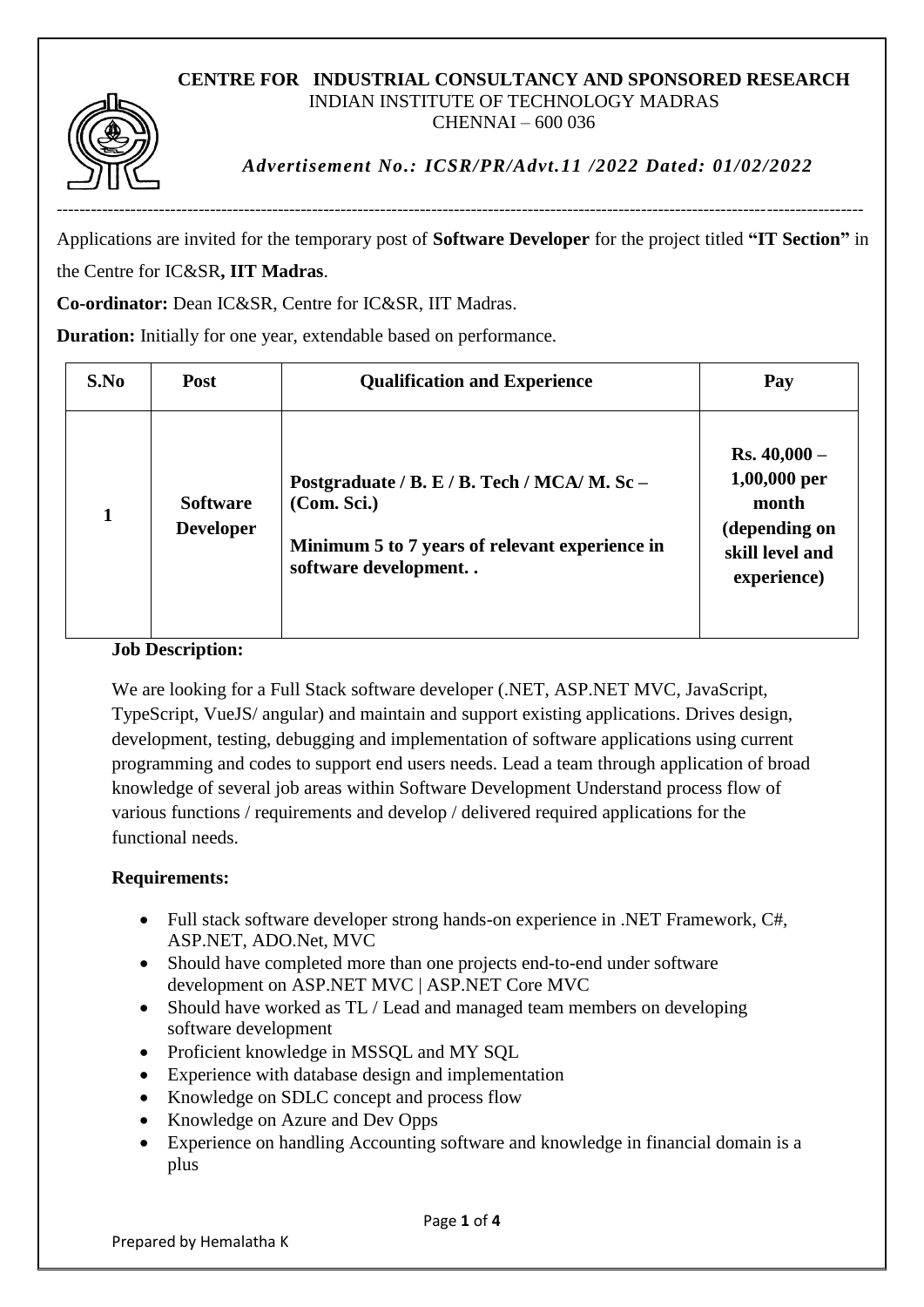## **General Instructions to the candidates**

- 1) All the positions are on purely contract basis.
- 2) The completion of the period of contract will not confer any right for further extension, regularization, permanency at the Institute.
- 3) Candidates should apply online only in the website <https://icandsr.iitm.ac.in/recruitment/> (**Please check the advertisement number Advt. 11/2022 displayed and submit the application for the relevant position**).
- 4) Separate application has to be filled for each post.
- 5) The system will accept single application only with the registered login ID (email) for an advertisement, hence the candidate is requested to select the multiple positions (In case, he/she wishes to apply for more than one position) before the submission of application.
- 6) The application cannot be edited, reverted once it is submitted.
- 7) Candidates should not attempt to apply twice for the same post. If multiple applications are received from a candidate for the same post, his/her candidature will liable to be rejected.
- 8) Candidates should follow the prescribed procedure for submission of online application.
- 9) Candidates are advised to fill their correct and active e-mail addresses in the online application as all correspondence will be made by the Institute through e-mail only.
- 10) The candidates applying for any post should ensure that they fulfil all the eligibility conditions for the post. Their admission to any stage of the selection process will be purely provisional subject to confirmation that they satisfy the prescribed eligibility conditions. Mere issue of registration certificate / call letter to the candidate will not imply that his/her candidature has been found eligible.
- 11) After successful online submission of application, a print out of the application form must be obtained and submitted when called for test. It will be required at the time of document verification/test/interview. Hard copy of the application is NOT to be sent to the Institute.
- 12) Candidates must be citizens of India. Persons who have migrated from Pakistan with the intention of permanently settling in India or subjects of Nepal are also eligible, but in their case a certificate of eligibility from the Government of India will be necessary for appointment. Such candidates should apply to the Government of India in the Ministry of Home Affairs for necessary certificate and furnish satisfactory proof of having so applied.
- 13) The prescribed qualifications are minimum and unless specified, they are required for consideration for the post, even if higher qualification has been acquired and the mere fact that a candidate possesses the same will not entitle him/her for being called for interview.
- 14) Relevant experience gained after the minimum qualifying degree will only be taken into consideration. Minimum requirements of qualifications and/or experience can be relaxed in respect of exceptionally outstanding candidates.
- 15) The experience required is relaxable at the discretion of the Institute in the case of candidates belonging to the Scheduled Caste / Scheduled Tribe, if at any stage of selection, the competent authority is of the opinion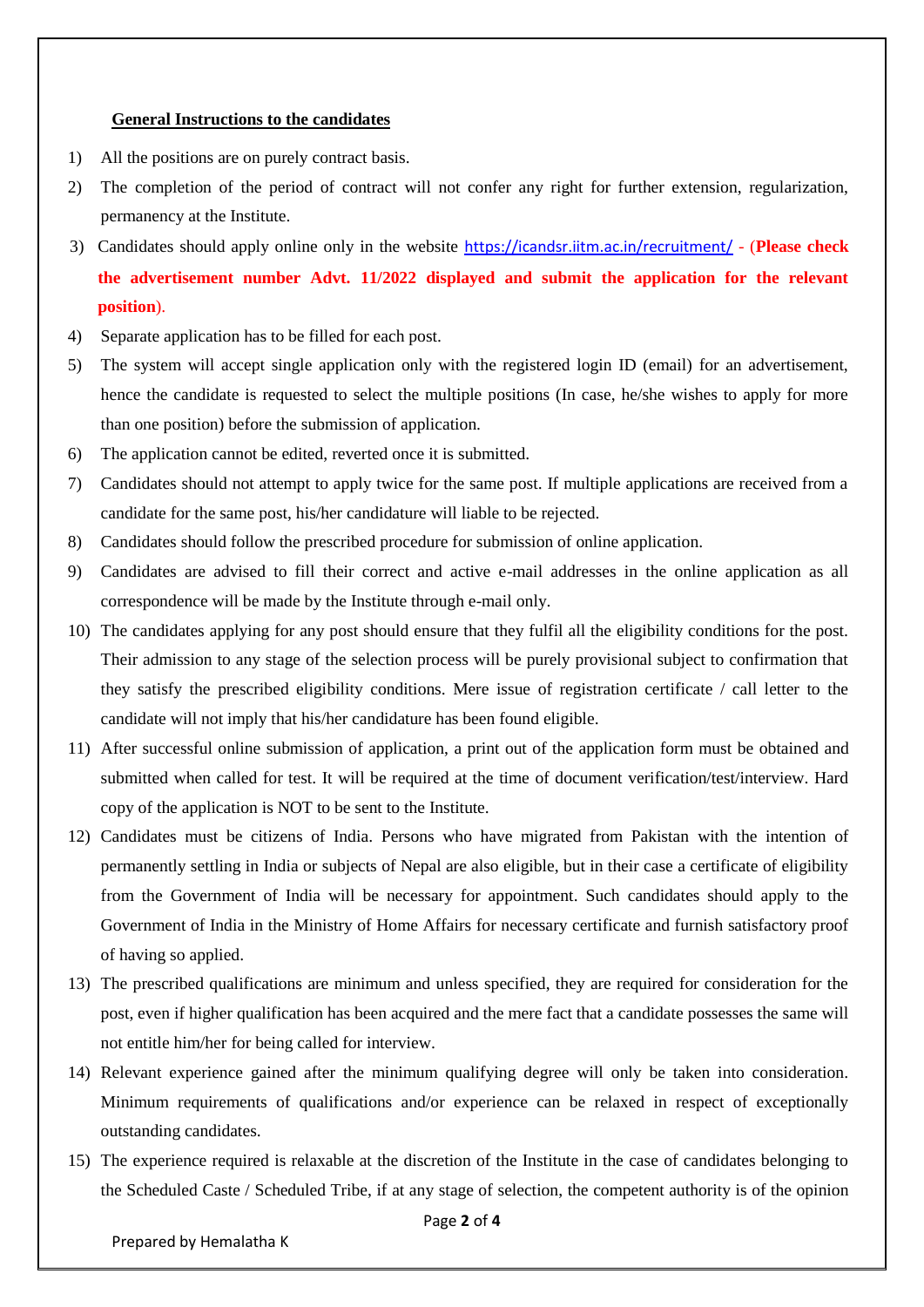that sufficient number of candidates from these communities possessing the requisite experience are not likely to be available to fill up the vacancy reserved for them.

- 16) The Institute reserves the right to restrict the number of candidates for written / skill test / interview to a reasonable limit on the basis of qualifications, level and relevance of experience higher than the minimum prescribed in the advertisement and other academic achievements. The Institute also reserves the right of rejecting any or all the applications without assigning any reasons therefore.
- 17) Calling a candidate for test/interview merely indicates that it is felt that he/she with others may be suitable for the post and conveys no assurance whatsoever that he/she will be recommended or selected or his/her conditions specified in the application will be accepted.
- 18) Candidates will be short-listed for Test/Interview on the basis of the information provided by them in their online applications. They must ensure that such information is true. If at any subsequent stage or at the time of Test/Interview any information given by them or any claim made by them in their online applications is found to be false, their candidature will be liable to be rejected.
- 19) The Institute shall verify the antecedents or documents submitted by a candidate at any time at the time of appointment or during the tenure of the service. In case, it is detected that the documents submitted by the candidates are fake or the candidate has clandestine antecedents/background and has suppressed the said information, then his services shall be liable to be terminated.
- 20) In case of any inadvertent mistake in the process of selection which may be detected at any stage even after the issue of appointment letter, the Institute reserves the right to modify/ withdraw/ cancel any communication made to the candidates.
- 21) Applicants who are working in **any one of the Project at IIT Madras**, must apply through proper channel otherwise they will be required to produce No-Objection Certificate at the time of document verification/Test/Interview. Candidates without NOC will not be permitted to appear for Test/Interview.
- 22) Candidates may send testimonials from persons intimately acquainted with their work and character. If the applicant is in employment, he/she should submit testimonials from the most recent employer or immediate superior as a referee.
- 23) The Institute has a right to decide the mode of screening and testing the applicant for short listing and selection.
- 24) The Institute solely reserves the right not to fill any advertised position without assigning any reason
- 25) Only shortlisted applicants will be contacted.
- 26) No correspondence whatsoever will be entertained from candidates regarding conduct and result of test/interview and reasons for not being called for interview. Canvassing in any form will be a disqualification.
- 27) The crucial date for determining the eligibility criteria for all candidates in every respect shall be the prescribed closing date for submission of online application.
- 28) The Institute strives to have a workforce which reflects gender balance and women candidates are encouraged to apply.